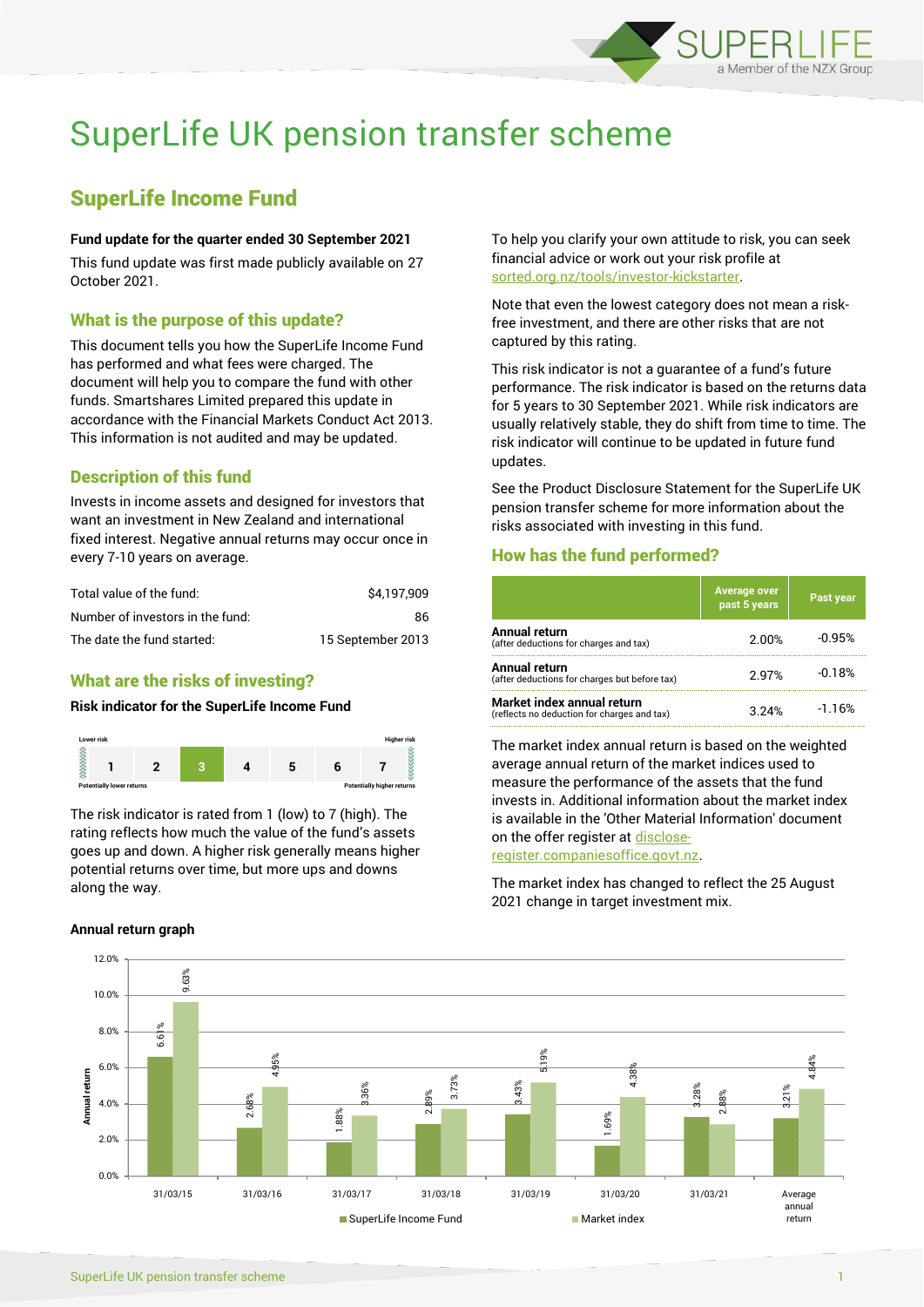

This shows the return after fund charges and tax for each year ending 31 March since the fund started. The last bar shows the average annual return since the fund started, up to 30 September 2021.

**Important:** This does not tell you how the fund will perform in the future.

Returns in this update are after tax at 28%.

## What fees are investors charged?

Investors in the SuperLife Income Fund are charged fund charges. In the year to 31 March 2021 these were:

|                                                       | % per annum of fund's net<br>asset value | TIYER TITLET<br>41.99%                        |
|-------------------------------------------------------|------------------------------------------|-----------------------------------------------|
| <b>Total fund charges</b>                             | $0.57\%$ <sup>1</sup>                    |                                               |
| Which are made up of:                                 |                                          |                                               |
| <b>Total management and administration</b><br>charges | 0.57%                                    |                                               |
| Including:                                            |                                          |                                               |
| Manager's basic fee                                   | 0.56%                                    | <b>Target investment m</b>                    |
| Other management and<br>administration charges        | $0.01\%$ <sup>2</sup>                    | This shows the mix o<br>intends to invest in. |
| Other charges<br>Dollar amount per investor           |                                          |                                               |
| Administration fee                                    | \$60 per annum                           | <b>Asset Category</b>                         |
|                                                       |                                          |                                               |

Investors may also be charged individual action fees for specific actions or decisions (for example, for transferring money into the scheme from a UK pension scheme). See the Product Disclosure Statement for the SuperLife UK pension transfer scheme for more information about those fees.

The fees set out above include GST where applicable.

Small differences in fees and charges can have a big impact on your investment over the long term.

## Example of how this applies to an investor

Jess had \$10,000 in the fund at the start of the year and did not make any further contributions. At the end of the year, Jess incurred a loss after fund charges were deducted of -\$95 (that is -0.95% of her initial \$10,000). Jess paid other charges of \$60. This gives Jess a total loss after tax of -\$155 for the year.

## What does the fund invest in?

#### **Actual investment mix**

This shows the types of assets that the fund invests in.



#### **Target investment mix**

This shows the mix of assets that the fund generally intends to invest in.

| <b>Asset Category</b>        | <b>Target asset mix</b> |
|------------------------------|-------------------------|
| Cash and cash equivalents    | 30.00%                  |
| New Zealand fixed interest   | 28.00%                  |
| International fixed interest | 42.00%                  |
| Australasian equities        |                         |
| International equities       |                         |
| Listed property              |                         |
| Unlisted property            |                         |
| Commodities                  |                         |
| Other                        |                         |